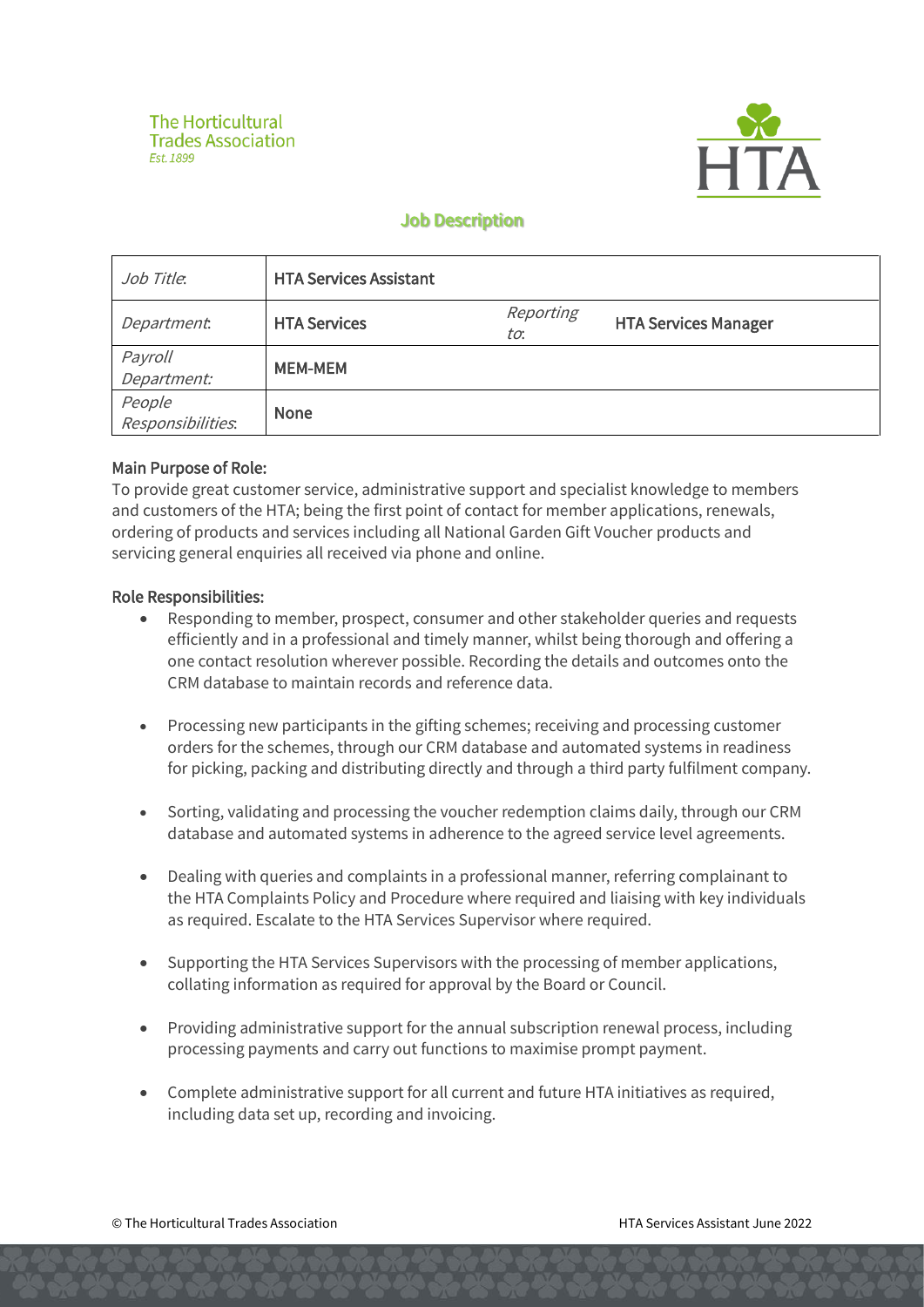

- Outbound calls to a defined number of members or prospects; making contact with them at various times of the year to ensure member satisfaction and uptake is maintained, liaising with the member support team as required.
- Following organisational process and procedures to ensure member expectations and agreed service level agreements are met.
- Managing and protecting member and customer information in accordance with HTA policy and General Data Protection Regulations
- Undertaking such other duties, commensurate with the responsibilities above, as may from time to time be required by members of the HTA management team.

© The Horticultural Trades Association 2017. A company registered by guarantee. Registered in London: No. 169606.